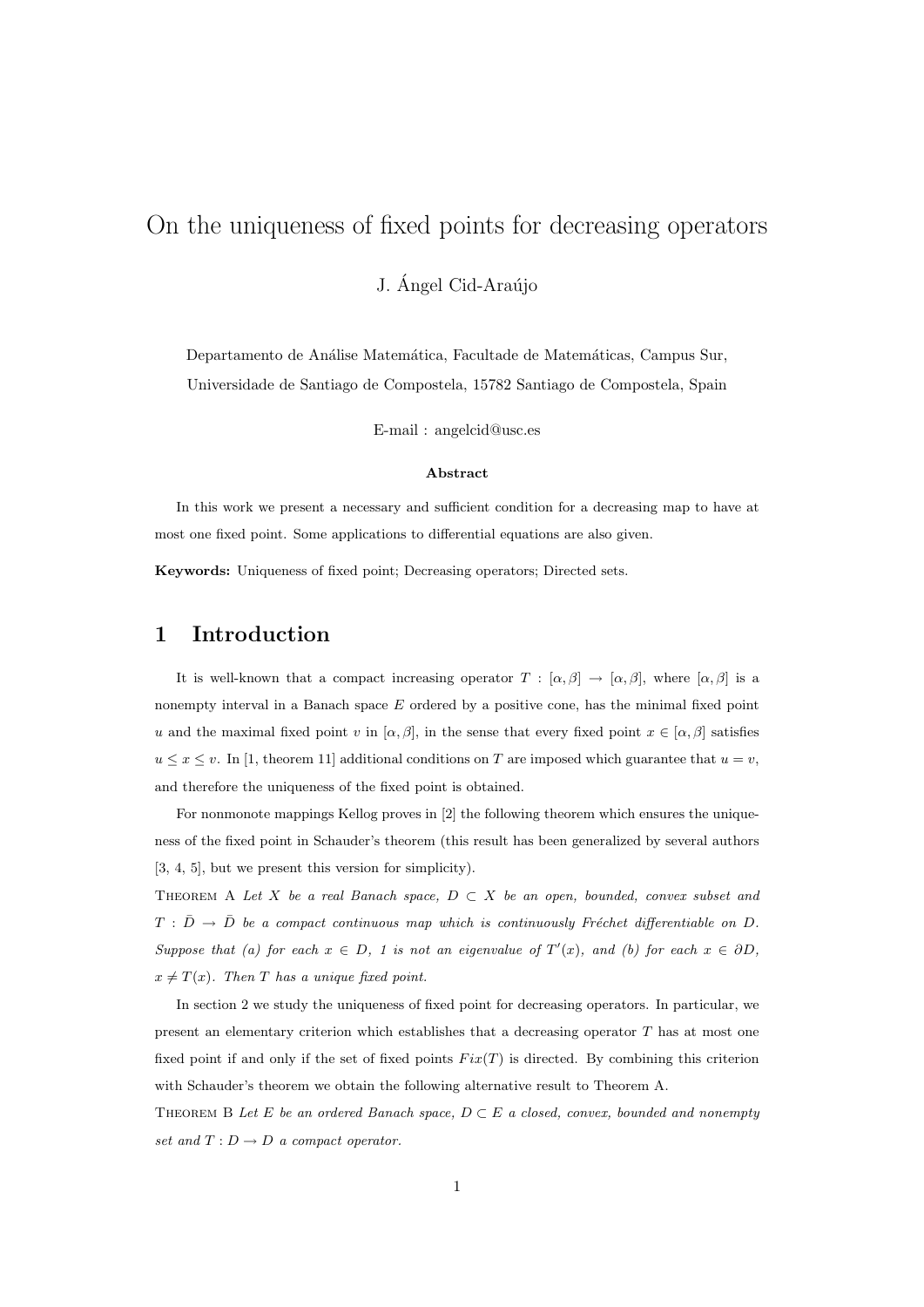If T is decreasing and  $Fix(T)$  is directed then T has a unique fixed point.

In our work the condition " $Fix(T)$  is directed" is fundamental. It is known that every compact operator  $T: D \subset E \to D$ , with D and E as in Theorem B, has the minimal and the maximal fixed points if and only if  $Fix(T)$  is directed (see [6, Theorem 2.1]). Moreover, if T is decreasing Theorem B asserts the uniqueness of the fixed point.

Whenever E is an usual function space (e.g.  $\mathcal{C}^k(\Omega)$ ,  $L^p(\Omega)$ ,  $W^{n,m}(\Omega)$ ) together with the natural pointwise ordering the solution set  $S \subset E$  of a differential equation between given lower and upper solutions is often directed (see  $[7]$ ). Thus, if the differential equation may be rewritten as a fixed point equation  $x = Tx$ , with T decreasing and such that Schauder's theorem applies, then Theorem B implies the uniqueness of the solution for the original differential equation.

As example of the applicability of our results we present in section 3 a uniqueness criterion for a Cauchy problem and another one for a periodic boundary value problem.

### 2 Main results

Let X be a partially ordered set and  $Y \subset X$ . We say that Y is upward directed if for each pair  $y_1, y_2 \in Y$  there exists  $y_3 \in Y$  such that  $y_1 \le y_3$  and  $y_2 \le y_3$  and we say that Y is *downward* directed if for each pair  $y_1, y_2 \in Y$  there exists  $y_4 \in Y$  such that  $y_4 \le y_1$  and  $y_4 \le y_2$ . Whenever Y is upward and downward directed we say that Y is directed.

An operator  $T : D \subset X \to X$  is decreasing if  $x, y \in D$  with  $x \leq y$  implies  $Tx \geq Ty$ . We denote by  $Fix(T)$  the set of fixed points of T, that is

$$
Fix(T) = \{x \in D : x = Tx\}.
$$

**Theorem 2.1** Let X a partially ordered set and  $T : D \subset X \to X$  a decreasing operator. Then T has at most one fixed point if and only if  $Fix(T)$  is upward directed.

**Proof.** If T has at most one fixed point then obviously  $Fix(T)$  is upward directed.

Conversely, assume that  $Fix(T)$  is upward directed and that  $Fix(T) \neq \emptyset$ . Then given  $x_1, x_2 \in$  $Fix(T)$  there exists  $x_3 \in Fix(T)$  such that  $x_1 \le x_3$  and  $x_2 \le x_3$ . Now, since T is decreasing, it follows that

$$
x_1 = Tx_1 \geq Tx_3 = x_3
$$
 and  $x_2 = Tx_2 \geq Tx_3 = x_3$ .

Therefore  $x_1 = x_2$ , and the proof is complete.

Remark 2.1 It is clear that Theorem 2.1 remains true if we change "upward directed" by "downward directed" or by "directed".

Whenever  $Fix(T)$  is not upward directed we cannot ensure in general the uniqueness of the fixed point, as we shown in the following simple example: consider in  $\mathbb{R}^2$  the usual componentwise partial ordering and define  $T: [-1,1] \times [-1,1] \rightarrow [-1,1] \times [-1,1]$  as

$$
T(x_1, x_2) = (-x_2, -x_1) \quad \text{for all } (x_1, x_2) \in [-1, 1] \times [-1, 1].
$$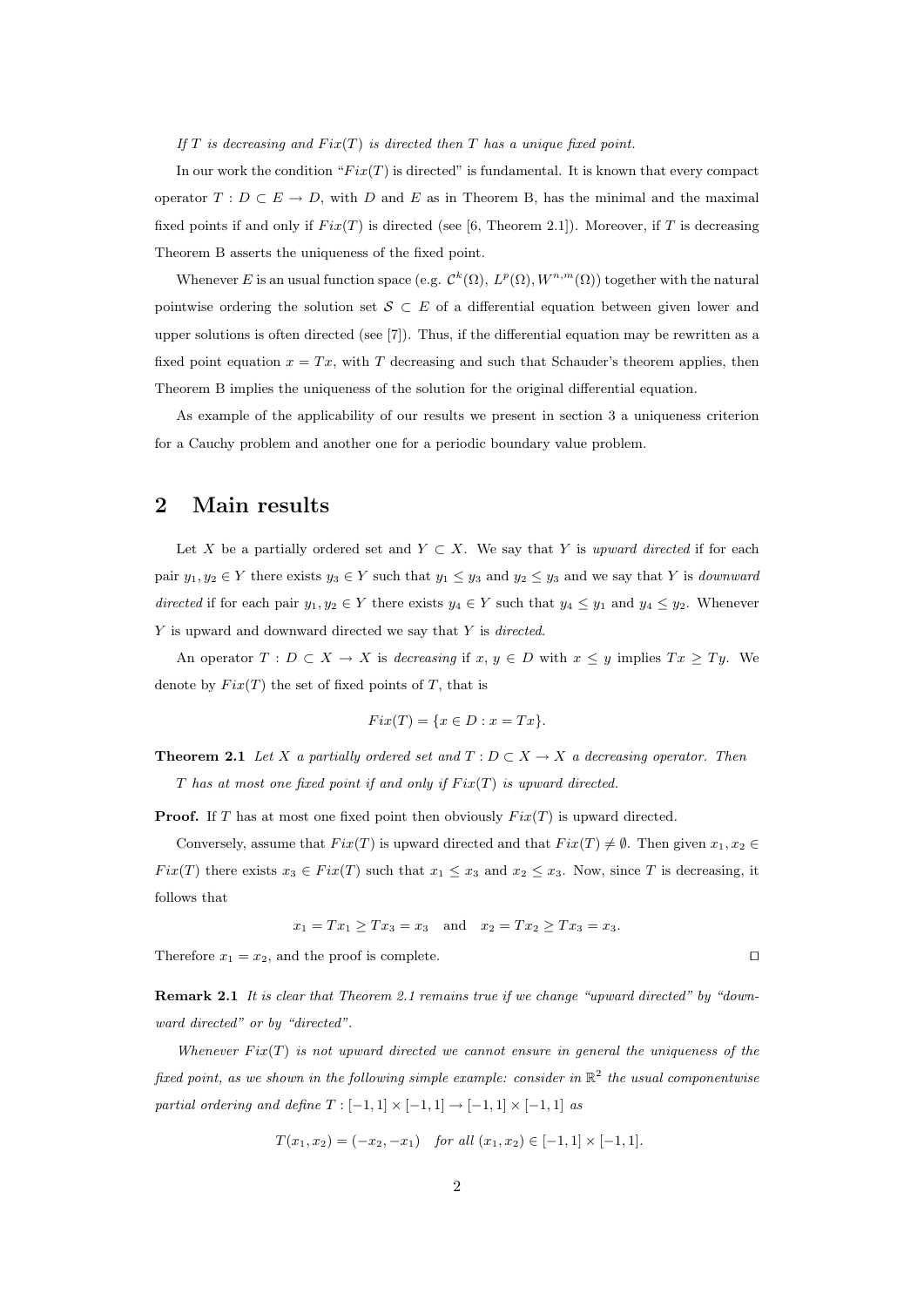Then T is decreasing,  $Fix(T) = \{(x_1, x_2) \in \mathbb{R}^2 : x_2 = -x_1\}$  is not upward directed, and T has infinitely many fixed points.

In the hypotheses of Theorem 2.1 it is possible that  $Fix(T) = \emptyset$ . If we combine Theorem 2.1 with, for example, Sadovskii's fixed point theorem (see [8, theorem 11.A]), we obtain the following "proper" uniqueness result, which in particular implies Theorem B at introduction.

**Theorem 2.2** Let E be a Banach space equipped with a partial ordering,  $D \subset E$  a closed, convex, bounded and nonempty set and  $T: D \to D$  a condensing operator.

If T is decreasing and  $Fix(T)$  is upward directed then T has a unique fixed point.

## 3 Applications to differential equations

#### 3.1 A uniqueness criterion for a discontinuous Cauchy problem

Let  $a, b > 0, I = [t_0, t_0 + a], f : I \times [x_0 - b, x_0 + b] \subset \mathbb{R}^2 \to \mathbb{R}$  and consider the Cauchy problem  $x'(t) = f(t, x(t))$  for a.a.  $t \in I$ ,  $x(t_0) = x_0$ . (3.1)

A Carathéodory solution of (3.1) is an absolutely continuous function  $x : I \to \mathbb{R}$  such that  $x(t) \in [x_0 - b, x_0 + b]$  for all  $t \in I$  and which satisfies (3.1).

The following uniqueness result is an extension of  $[9,$  Theorem 2.2.1] to the case of Carathéodory solutions.

**Theorem 3.1** Assume there exists  $M \geq 0$  such that for a.a.  $t \in I$ 

$$
f(t, x) - f(t, y) \ge M(x - y) \quad \text{if} \quad x_0 - b \le x \le y \le x_0 + b. \tag{3.2}
$$

Then, problem  $(3.1)$  has at most one Carathéodory solution.

**Proof.** The problem  $(3.1)$  is equivalent to the following one

$$
x'(t) - Mx(t) = f(t, x(t)) - Mx(t)
$$
 for a.a.  $t \in I$ ,  $x(t_0) = x_0$ , (3.3)

and the Carathéodory solutions of (3.3) are the fixed points of the operator  $T : D \to \mathcal{C}(I)$  defined as

$$
Tx(t) = x_0 e^{M(t-t_0)} + \int_{t_0}^t e^{M(t-s)} (f(s, x(s)) - Mx(s)) ds,
$$

for all  $t \in I$  and  $x \in D$ , where

 $D := \{x \in \mathcal{C}(I) : x(t) \in [x_0 - b, x_0 + b] \text{ for all } t \in I, f(\cdot, x(\cdot)) \text{ is integrable in } I\}.$ 

We notice that if a solution of (3.1) exists then  $D \neq \emptyset$ .

Given  $x_1, x_2 \in \mathcal{C}(I)$  we consider the usual partial ordering:

$$
x_1 \le x_2
$$
 if and only if  $x_1(t) \le x_2(t)$  for all  $t \in I$ .

From condition (3.2) we deduce that T is decreasing. Moreover  $Fix(T)$  is upward directed because the pointwise maximum of two Carathéodory solutions of  $(3.1)$  it is also a Carathéodory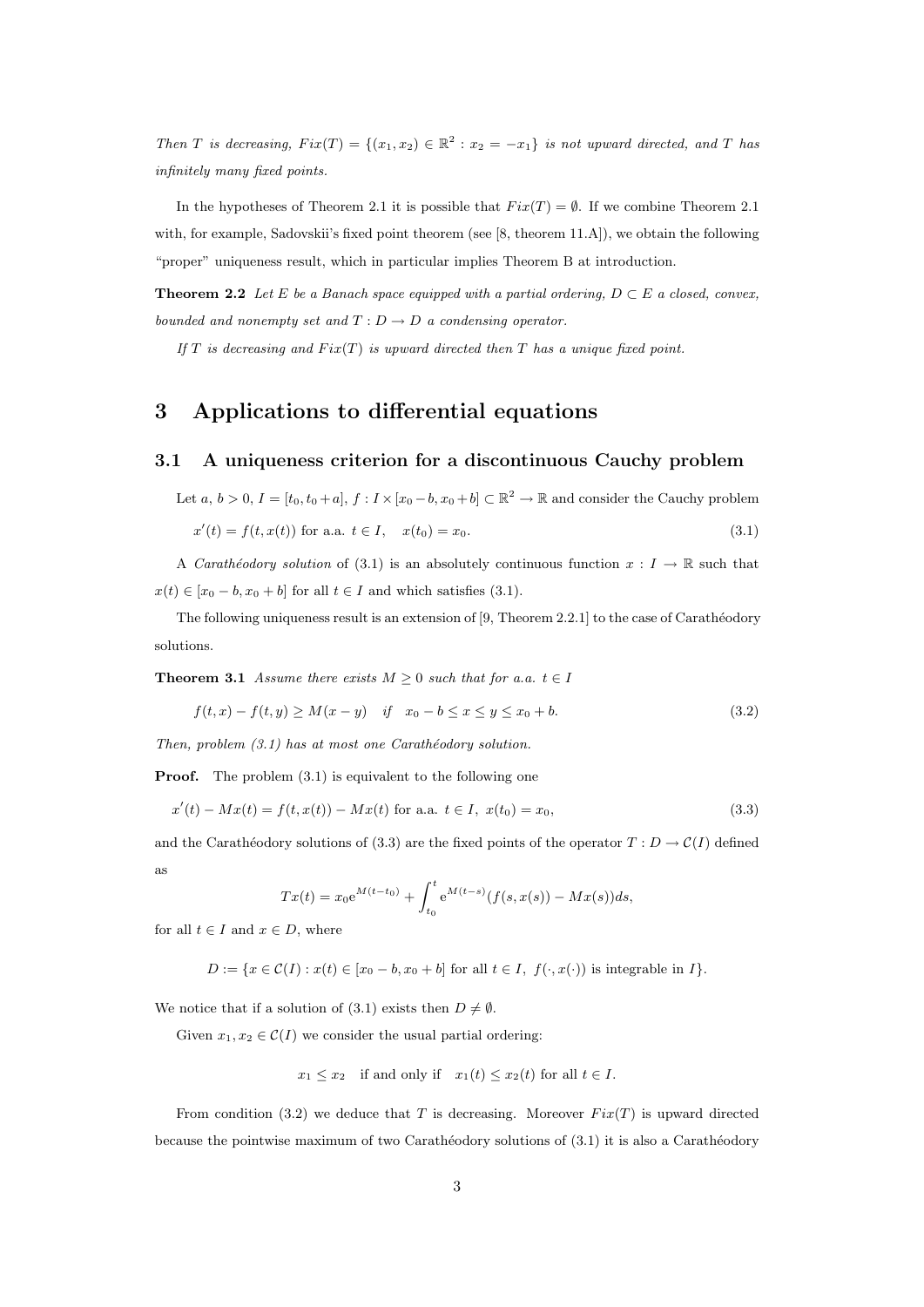solution. Therefore, from Theorem 2.1 it follows that  $T$  has at most one fixed point, which is equivalent to say that problem  $(3.1)$  has at most one Carathéodory solution in I.  $\Box$ 

#### Remark 3.1 Observe that f is not assumed to be continuous.

On the other hand, if for a.a.  $t \in I$  the function  $f(t, \cdot)$  is decreasing in  $[x_0 - b, x_0 + b]$ , then f satisfies condition (3.2) for  $M = 0$ .

#### 3.2 A uniqueness criterion for a periodic boundary value problem

We consider the second order periodic problem

$$
u''(t) = f(t, u(t)), \ u(a) = u(b), \ u'(a) = u'(b), \tag{3.4}
$$

where  $a < b$  and  $f : [a, b] \times \mathbb{R} \to \mathbb{R}$  is a  $L^1$ -Carathéodory function (see the definition in [10]).

To simplify the notations we extend  $f(t, x)$  by periodicity, i.e.,  $f(t, x) = f(t + b - a, x)$  for all  $(t, x) \in \mathbb{R}^2$ .

A function  $\alpha \in \mathcal{C}([a, b])$  such that  $\alpha(a) = \alpha(b)$  is a *lower solution* of problem (3.4) if its periodic extension on  $\mathbb R$  is such that for any  $t_0 \in \mathbb R$ 

either  $D_{-}\alpha(t_0) < D^{+}\alpha(t_0)$ ,

or there exist an open interval  $I_0$  such that  $t_0 \in I_0$ ,  $\alpha \in W^{2,1}(I_0)$  and for a.a.  $t \in I_0$ ,

$$
\alpha''(t) \ge f(t, \alpha(t)).
$$

A function  $\beta \in \mathcal{C}([a, b])$  such that  $\beta(a) = \beta(b)$  is an upper solution of problem (3.4) if its periodic extension on  $\mathbb R$  is such that for any  $t_0 \in \mathbb R$ either  $D^{-}\beta(t_0) > D_{+}\beta(t_0)$ ,

or there exist an open interval  $I_0$  such that  $t_0 \in I_0$ ,  $\beta \in W^{2,1}(I_0)$  and for a.a.  $t \in I_0$ ,

$$
\beta''(t) \le f(t, \beta(t)).
$$

The following result [10, Theorem 1.1] ensures that a solution of (3.4) exists in the sector between a lower and an upper solution.

**Theorem 3.2** Let  $\alpha$  and  $\beta$  be lower and upper solutions of (3.4) such that  $\alpha \leq \beta$ , define

$$
E = \{(t, x) \in [a, b] \times \mathbb{R} : \alpha(t) \le x \le \beta(t)\},
$$

and assume that  $f : E \to \mathbb{R}$  is a  $L^1$ -Carathéodory function.

Then the problem (3.4) has at least one solution  $x \in W^{2,1}(a,b)$  such that for all  $t \in [a,b]$ 

$$
\alpha(t) \le x(t) \le \beta(t).
$$

The main idea in the proof of Theorem 3.2 is to show the equivalence between the set of solutions  $x \in W^{2,1}(a, b)$  of (3.4) such that  $\alpha(t) \leq x(t) \leq \beta(t)$  for all  $t \in [a, b]$  and the set of fixed points of operator  $T : \mathcal{C}([a, b]) \to \mathcal{C}([a, b])$  defined as

$$
Tx(t) = \int_{a}^{b} G_M(t, s)[f(t, \gamma(s, x(s))) - M\gamma(s, x(s))]ds,
$$
\n(3.5)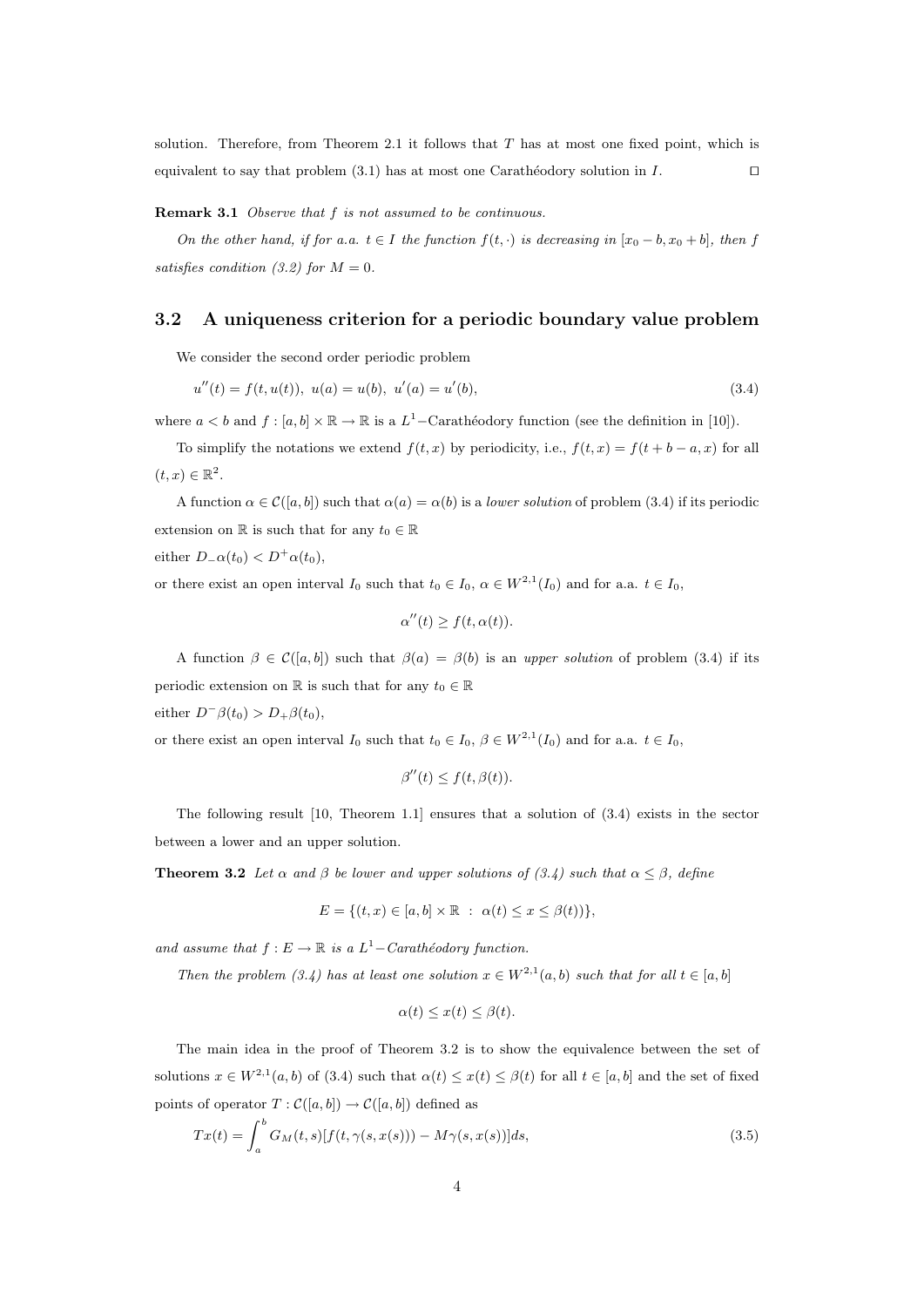for all  $t \in [a, b]$  and  $x \in \mathcal{C}([a, b])$ , where  $M > 0$ ,  $\gamma : [a, b] \times \mathbb{R} \to \mathbb{R}$  is given by

$$
\gamma(t,x) = \begin{cases}\n\beta(t), & \text{if } x > \beta(t), \\
x, & \text{if } \alpha(t) \le x \le \beta(t), \\
\alpha(t), & \text{if } x < \alpha(t),\n\end{cases}
$$

and  $G_M : [a, b] \times [a, b] \to \mathbb{R}$  is the Green's function of problem

$$
x''(t) - Mx(t) = f(t), \ x(a) = x(b), \ x'(a) = x'(b).
$$
\n(3.6)

Then, since the operator T is completely continuous and bounded, Schauder's fixed point theorem implies that T has a fixed point, which is a solution of  $(3.4)$ . (In fact in [10] the authors only consider the case  $M = 1$ , but the same result is true for any  $M > 0$ .

Whenever  $f(t, \cdot)$  is increasing De Coster and Habets proved that there exists a continuum of solutions of problem (3.4) (see [10, Theorem 1.4]). Under a stronger assumption we are going to prove that problem (3.4) has a unique solution between given lower and upper solutions.

**Theorem 3.3** Let  $\alpha$  and  $\beta$  be lower and upper solutions of (3.4) such that  $\alpha < \beta$ , define

$$
E = \{(t, x) \in [a, b] \times \mathbb{R} : \alpha(t) \le x \le \beta(t)\},\
$$

and assume that  $f: E \to \mathbb{R}$  is a  $L^1$ -Carathéodory function and there exists  $M > 0$  such that for a.a.  $t \in [a, b]$ 

$$
f(t,x) - f(t,y) \le M(x-y) \quad \text{for all } \alpha(t) \le x \le y \le \beta(t). \tag{3.7}
$$

Then the problem (3.4) has a unique solution  $x \in W^{2,1}(a, b)$  such that for all  $t \in [a, b]$ 

$$
\alpha(t) \le x(t) \le \beta(t).
$$

**Proof.** We define  $[\alpha, \beta] := \{x \in \mathcal{C}([a, b]) : \alpha(t) \leq x(t) \leq \beta(t) \text{ for all } t \in [a, b]\}.$ 

Since the solutions  $x \in W^{2,1}(a, b)$  of (3.4) which satisfy  $x \in [\alpha, \beta]$  matches up the set of fixed points of T, defined in (3.5), Theorem 3.2 implies that  $Fix(T) \neq \emptyset$ .

In  $\mathcal{C}([a, b])$  we consider the pointwise ordering. Then the following claims hold.

Claim i). 
$$
T
$$
 is decreasing.

Since the Green's function of problem (3.6) satisfies  $G_M(t, s) < 0$  for all  $(t, s) \in [a, b] \times [a, b]$  (see [11, corollary 2.2]), since  $\gamma$  is increasing and from condition (3.7) it follows that T is decreasing.

Claim ii).-  $Fix(T)$  is upward directed.

Let  $x_1, x_2 \in Fix(T)$ . Then  $x_1$  and  $x_2$  are solutions of (3.4), in particular are lower solutions, which moreover satisfy  $x_1, x_2 \in [\alpha, \beta]$ . We define

$$
\alpha_1(t) := \max\{x_1(t), x_2(t)\}\
$$
 for all  $t \in [a, b]$ .

By [10, Theorem 1.2] we have that there exists a solution  $x_3$  of (3.4) between  $\alpha_1$  and  $\beta$ , that is,  $x_3 \in Fix(T)$  and  $\alpha_1 \le x_3 \le \beta$ . Therefore,  $x_1 \le x_3$  and  $x_2 \le x_3$ , which means that  $Fix(T)$  is upward directed.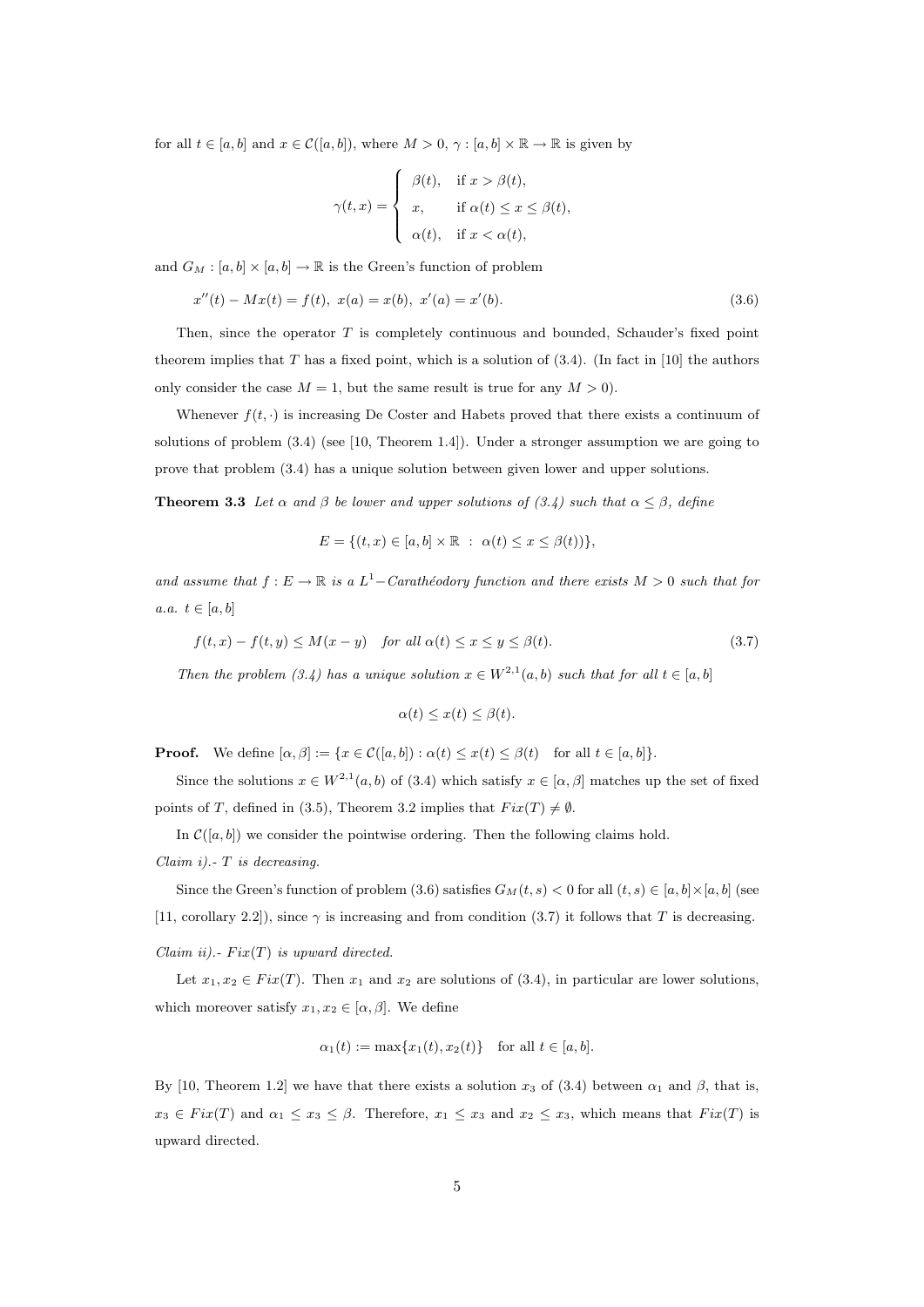Then, Theorem 2.1 ensures that T has a unique fixed point, which is the unique solution of (3.4) between  $\alpha$  and  $\beta$ .

**Corollary 3.4** Let  $f : [a, b] \times \mathbb{R} \to \mathbb{R}$  be a  $L^1$ -Carathéodory function such that

- (i) for some  $r_1 \le r_2 \in \mathbb{R}$  and a.a.  $t \in [a, b]$  we have that  $f(t, r_1) \le 0 \le f(t, r_2)$ .
- (ii) for a.a.  $t \in [a, b]$ , the function  $f(t, \cdot)$  is absolutely continuous and  $\frac{d}{dx} f(t, x) \geq M > 0$  for a.a.  $x \in [r_1, r_2]$ .

Then the problem (3.4) has a unique solution  $x \in W^{2,1}(a, b)$  such that for all  $t \in [a, b]$ 

$$
r_1 \leq x(t) \leq r_2.
$$

**Proof.** By condition (i) the functions  $\alpha(t) = r_1$  and  $\beta(t) = r_2$  for all  $t \in [a, b]$  are a lower and an upper solutions, respectively, and  $\alpha \leq \beta$ . Moreover, condition (ii) implies that (3.7) holds. Therefore, the conclusion of the corollary follows from Theorem 3.3.  $\Box$ 

**Remark 3.2** Theorem 3.3 asserts the uniqueness of solution of problem  $(3.4)$  in the functional interval  $[\alpha, \beta]$ , but it is possible that another solution  $\bar{x}$  of problem (3.4) exists (in this case, of course,  $\bar{x} \notin [\alpha, \beta]$ ).

For example, consider the problem

$$
u''(t) = \sin(u(t)), \ u(0) = u(2\pi), \ u'(0) = u'(2\pi). \tag{3.8}
$$

Taking  $r_1 = -1$ ,  $r_2 = 1$  and  $M = \cos(1) > 0$ , Corollary 3.4 is applicable to problem (3.8) and then there exists a unique solution  $x \in W^{2,1}(0, 2\pi)$  such that  $-1 \leq x(t) \leq 1$  for all  $t \in [0, 2\pi]$ (that solution is obviously  $x(t) = 0$ ). Nevertheless, problem (3.8) has infinitely many solutions.

### References

- [1] Amann, H., On the number of solutions of nonlinear equations in ordered Banach spaces, J. Functional Analysis 11 (1972), 346–384.
- [2] Kellog, R. B., Uniqueness in the Schauder fixed point theorem, Proc. Amer. Math. Soc., 60, 207-210, (1976).
- [3] Talman, L. A., A note on Kellog's uniqueness theorem for fixed points, Proc. Amer. Math. Soc., 69, 248-250, (1978).
- [4] Smitht, H. L. and Stuart C. A., A uniqueness theorem for fixed points, Proc. Amer. Math. Soc., 79, 237-240, (1980).
- [5] Alex H. and Hanh S., On the uniqueness of the fixed point in the Schauder fixed point theorem, Radovi Mathematicki, 6, 265-271, (1990).
- [6] Cid, J. A., On extremal fixed points in Schauder's theorem with applications to differential equations, to appear in Bull. Belg. Math. Soc. Simon Stevin.